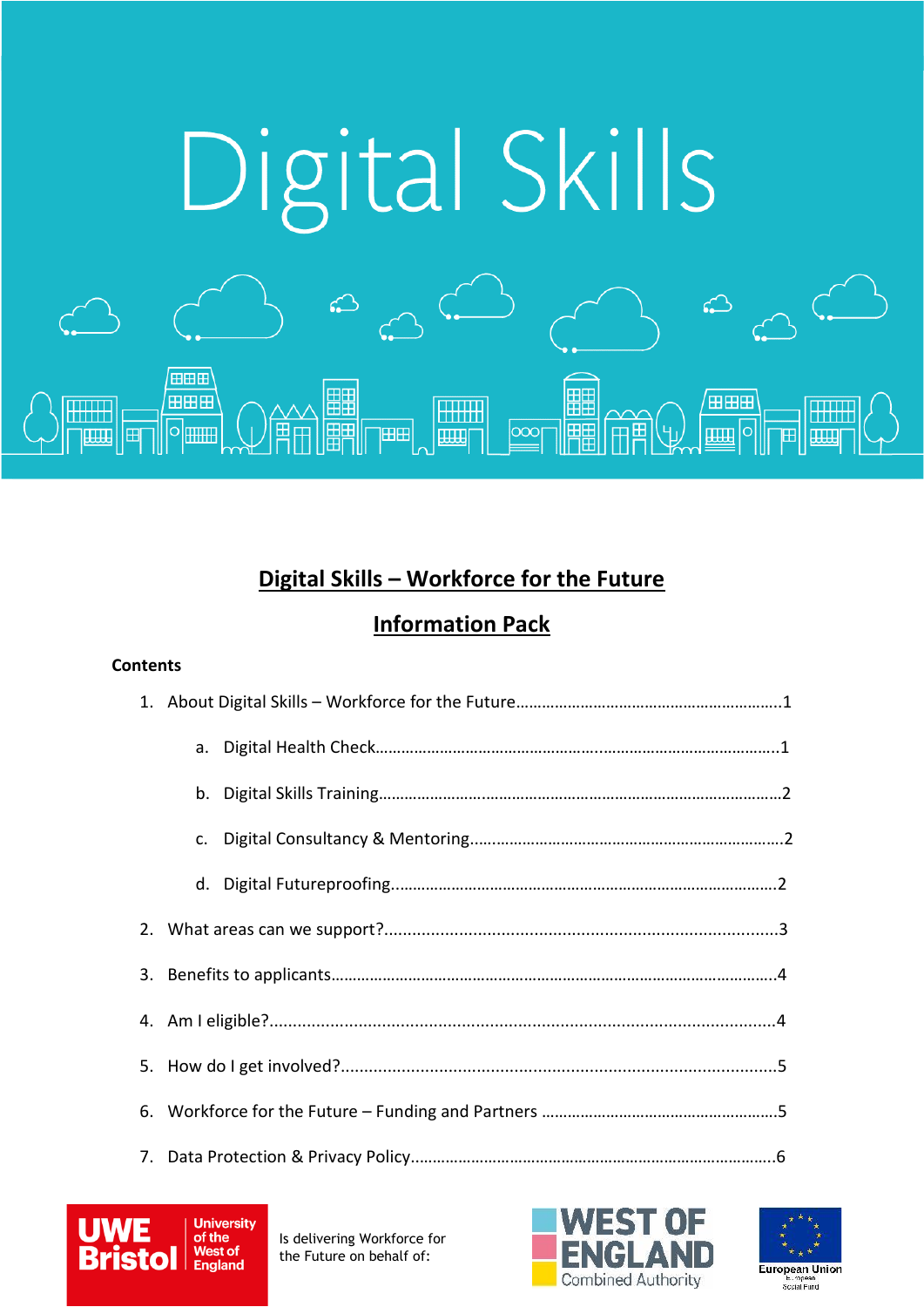### **1. About Digital Skills – Workforce for the Future**

### **Enhance the digital capabilities of your business with support and training from UWE Bristol.**

Digital Skills - Workforce for the Future is a skills analysis and development programme for SMEs in the West of England. The programme is designed to improve business productivity and sustainability through enhancing the digital capabilities of your business and the skills of your workforce.

You'll get in-depth support to analyse and identify digital needs, alongside action plans to enable your business to deliver its strategic ambitions. We'll give you access to specific training and resources to develop a strong, resilient, and adaptable workforce that is fit for the future. Where additional staffing requirements are identified we will also support with recruitment of the best digital talent.

The Workforce for the Future programme is free to access for SMEs based in the West of England.

### **Support available**

As part of our diverse offer, we'll show you how to harness the power of digital with in-depth 1:1 support with expert advisors throughout your growth journey. Across the programme, your business and your employees will be able to access a combination of support via the below strands.

### **A. Digital Health Check**

Your initial conversations with our experts will provide us with information around your business and your strategic aims so that we can ensure the support you receive complements your goals. In line with this we will work with you to analyse the organisation's digital health across these 5 areas:



Combined Authority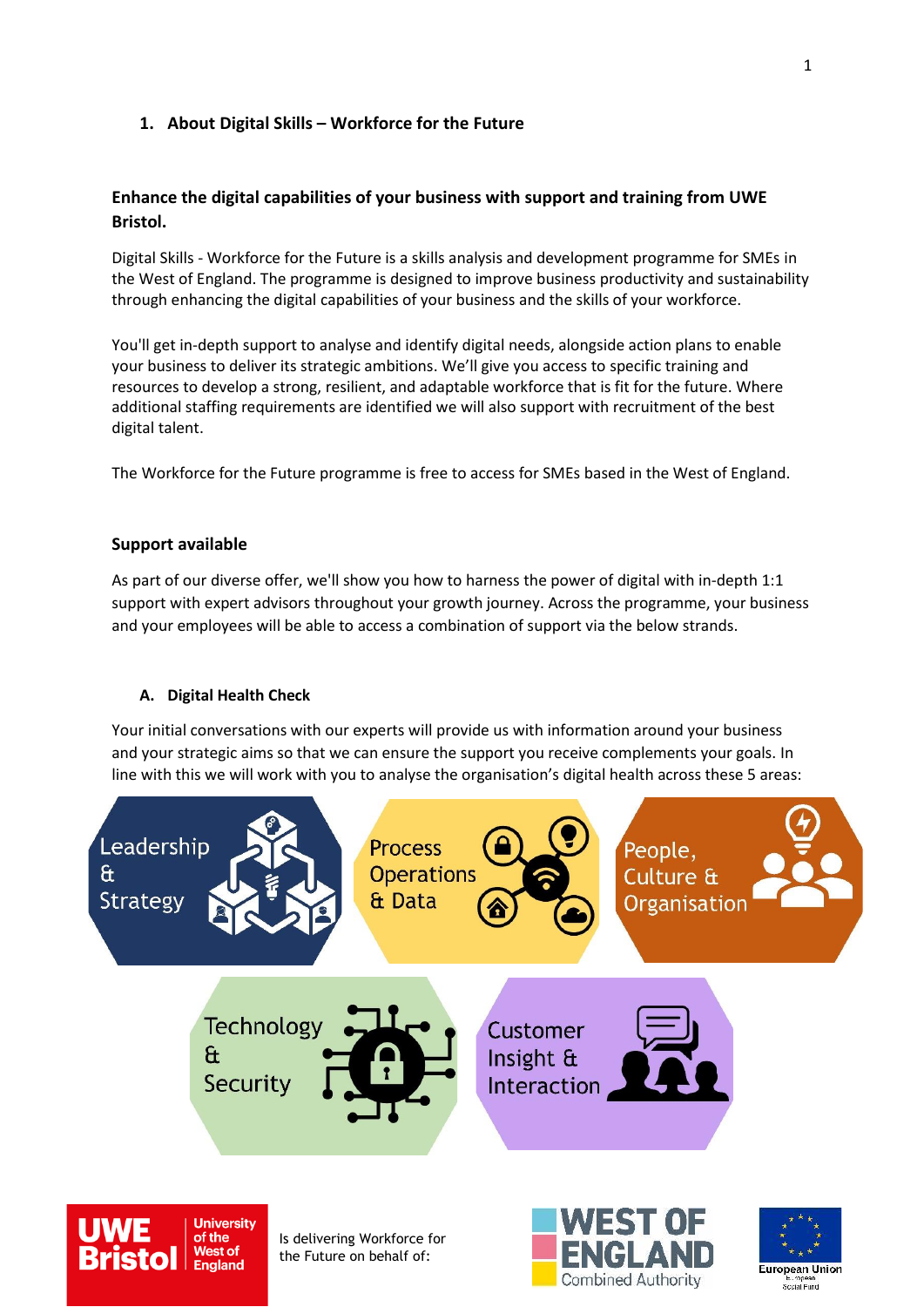Beyond this analysis, we will also conduct Employee Skills assessments where necessary.

This will enable us to create an action plan for your business and identify suitable learning and development that will have the most significant impact and contribute to your operational requirements.

### **B. Digital Skills Training**

Using your Digital Health Check results and the results of all the other SMEs registered with the Digital Skills programme, we will develop and deliver bespoke training courses that meet the needs of the workforce and the region.

All of the courses will fall into one of the 5 areas that the Digital Health Check assesses, and in each area, training will follow the below structure:

- Introductory bitesize courses (individual skills and learning)
- In depth workforce training for specific skill-sets, tools or technology
	- $\circ$  Both building on introductory courses and for those with a base understanding of the topic matter
- Senior Management Training solutions for adaptive organisational culture
- Access to accredited learning and qualifications if appropriate

### **C. Digital Consultancy Projects**

SMEs with a specific and more complex digital need will be able to request consultancy support to help you improve, develop and embed enhanced digital processes and workforce skillsets into your business.

With our extensive range of sector-specific knowledge and expertise, we will work with you to understand your challenge or opportunity, to find the best approach for your business by matching your needs to one of our '*Digital Consultants'* drawn from our academic, student and external consultant networks.

Digital Consultancy projects will be managed on an application basis and all SMEs registered with Digital Skills will be told when the application windows open. Due to limited funding, we will not be able to offer all applicants access to this support.

If a full consultancy project is not suitable, we have two 'lighter touch' support mechanisms.

- **Digital Mentors –** These will work on a 1-2-1 basis with an employee or with a small group (max 3 employees) to support them in developing confidence in their fundamental digital skills. The employee will identify a task(s) they find challenging or want to improve their confidence in and the mentor will then work with them over a series of online sessions to develop their confidence and skills, and translate the knowledge gained from formal training into real life work situations.
- The software and technology our digital mentors can provide support in, will be mainly based around Microsoft Office, however we will look to support other products where possible.





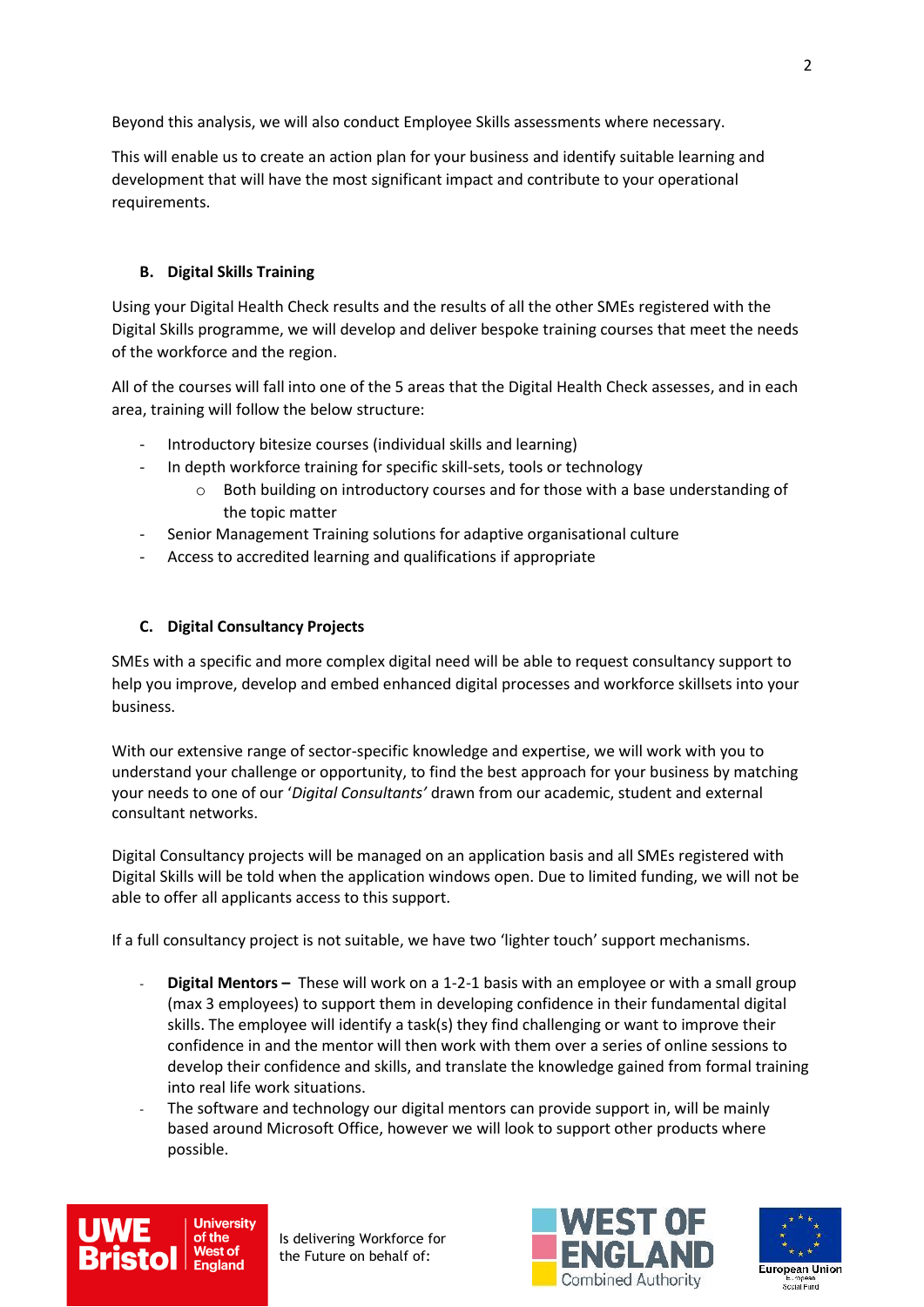- **Cyber Hygiene Check –** The cyber hygiene check will review your current processes and systems to help you understand possible security risks and vulnerabilities and assess the resilience of your organisation.
- From this, we will work with you to look at how you can build you capabilities in this area across the organisation to become more resilient.

### **D. Digital Futureproofing**

The final strand of our offer will ensure SME development is sustainable and long-term. These opportunities will consolidate the learning that has taken part as part of Digital Skills. Registered SMEs will have access to:

- Targeted skills libraries
- Digital talent recruitment pool
- Digital Business Network

# **2. What areas can we support?**

You don't have to be from a digital industry, if you require digital support we can help. Some of the areas that we can provide support, learning and qualifications are:

# What areas can we support?

Including, but not limited to...



Cloud Computing



Digital Media & Marketing



Machine Learning/Al



Data Management & Analytics



Digital leadership & change





Coding & Programming



Cybersecurity / Cryptography



Robotics & **Smart Factories** 



Digital Disruption





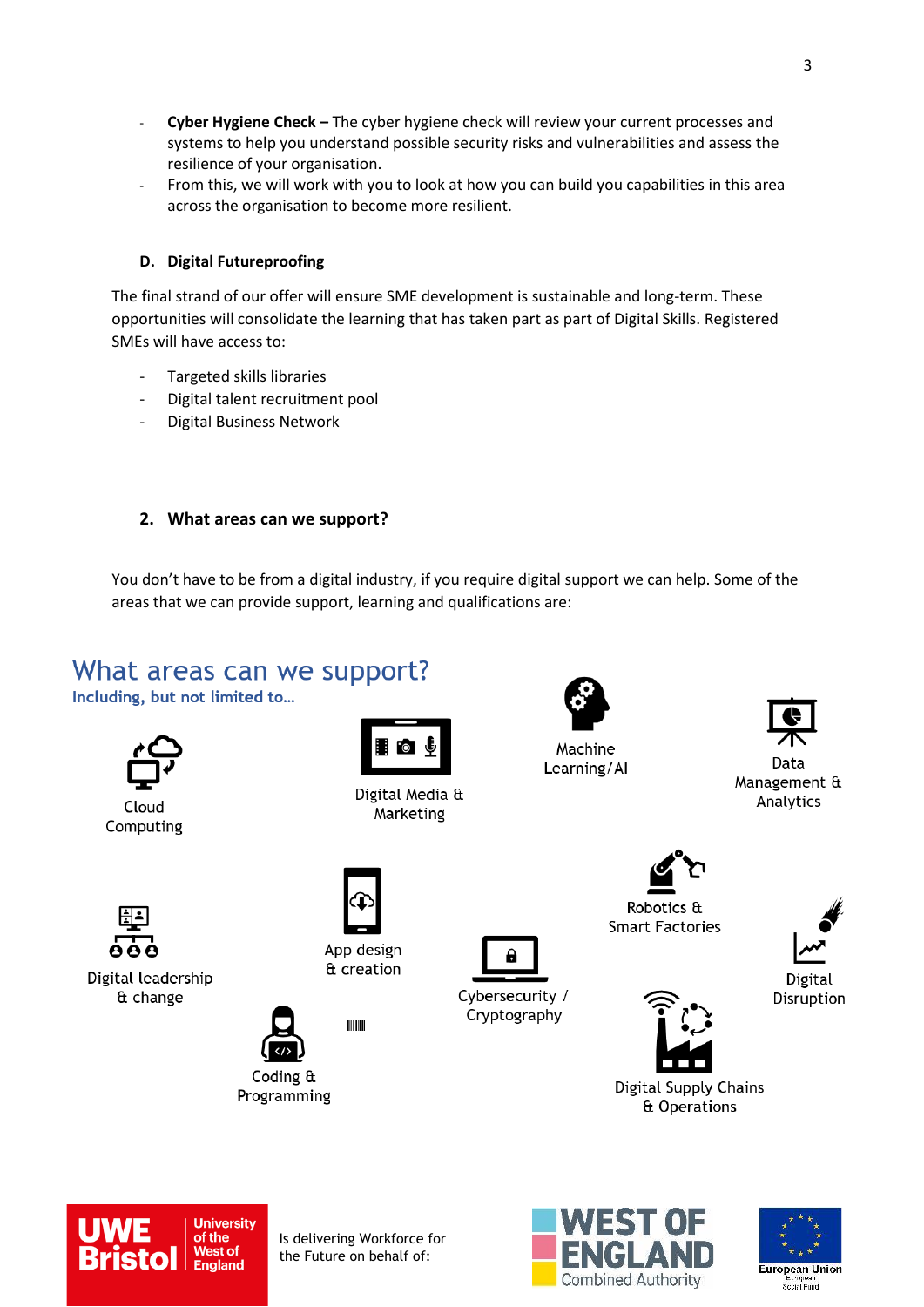### **3. Benefits to applicants**

Now, more than ever, businesses need to be adaptable and responsive to change. This programme will equip employees with new skills and knowledge to enable your business to evolve and thrive in the digital environment.



Develop a more motivated. skilled and qualified workforce.

Increase digital skills and expertise, and foster innovation.



Capture the financial benefits of improved performance and elevated productivity.



Attract new talent, improve staff retention and develop future leaders.



**Boost business** resilience and flexibility to overcome future challenges.



diversity and

inclusivity in

vour workforce.





Safeguard jobs and support employees through change.

- Research shows the cost of hiring a new employee is about £3000, and nearly 30 days of existing employees' time. Utilising this programme will not have a financial cost and can enable you to retain staff or train them for redeployment.
- The support delivered by this programme will be co-designed with the participating SMEs to ensure it meets the West of England's digital business needs.
- Participating SMEs will be able to engage with each other to share best practice and utilise existing expertise in the region.

#### **4. Am I Eligible?**

To be eligible for support, applicants must have a business presence in the West of England (Bath & North East Somerset, Bristol, South Gloucestershire and North Somerset) and be a small or medium sized enterprise (SME) according to the [European Commission's SME definition.](http://ec.europa.eu/growth/smes/business-friendly-environment/sme-definition_en) This includes prestart-ups, start-ups, micro enterprises, social enterprises and sole traders as well as established companies. We use the EU SME definition, which takes into account headcount and turnover, but also relationships with other enterprises.

You will need to provide evidence of your eligibility through the submission of accounts details and staff numbers.





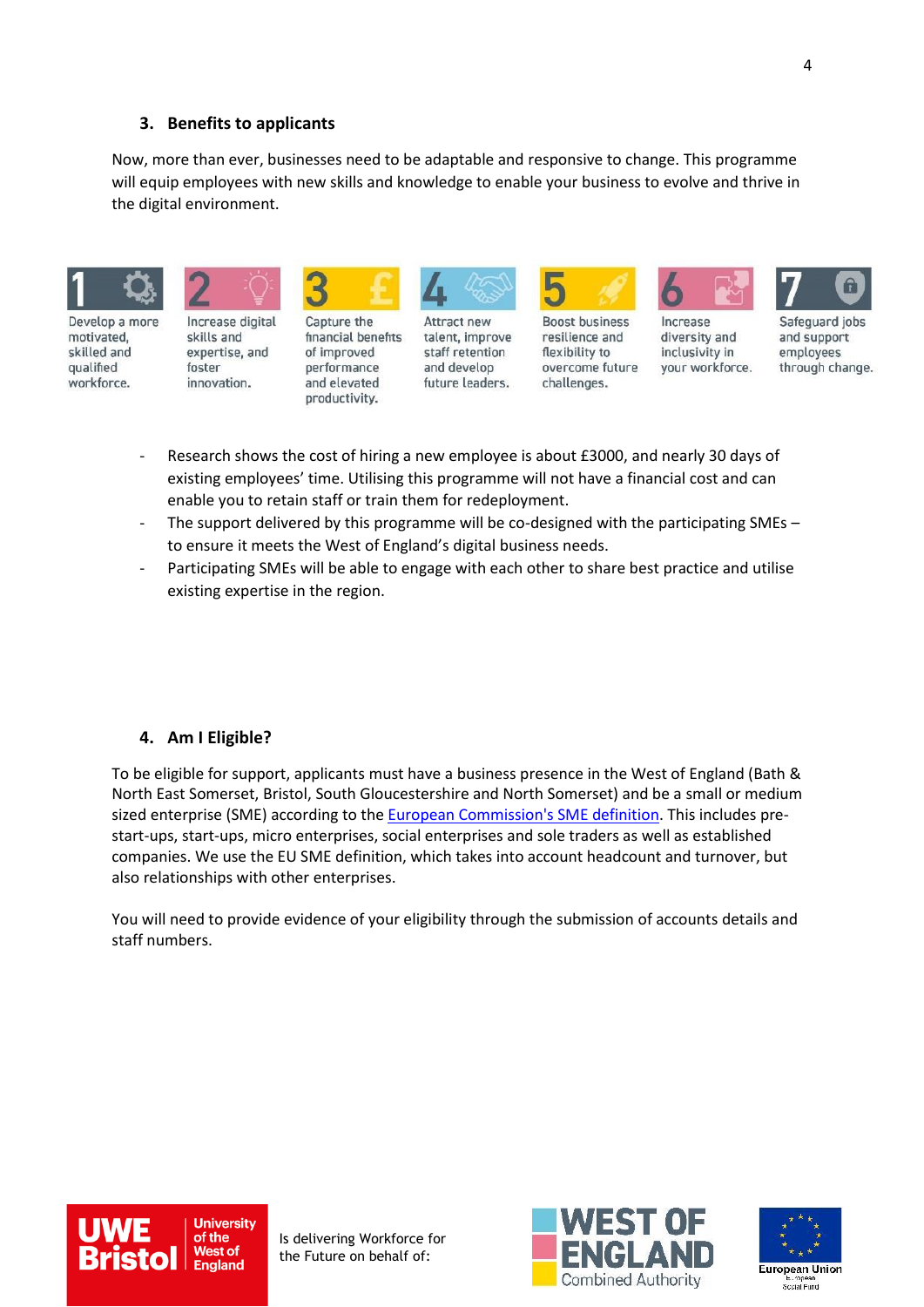### **5. How do I get involved?**

### **Complete the [Registration of Interest](https://uwe.eu.qualtrics.com/jfe/form/SV_9NshK91WtAgR9Iy) form now!**

- You will be contacted within 3 working days by a member of the UWE team to arrange a call to discuss the programme in detail, alongside your business aims and support requirements.
- We at UWE Bristol, along with the West of England Combined Authority will check your eligibility, and then the analysis and action planning stage will commence.
- We will endeavour to identify suitable learning and development opportunities that are available within a short timescale. However we may identify that your organisation would benefit from a bespoke course, in-house training, or digital consultant placements in-situ, which we will continually engage with you to develop and cater to your business needs.
- We will continue to deliver learning opportunities for participating SMEs until early 2023, and you will be able to access suitable development throughout the course of the programme.

# **6. Workforce for the Future – Funding and Partners**

UWE Bristol is delivering Workforce for the Future on behalf of the West of England Combined Authority (WECA).

Workforce for the Future provides tailored, in-depth support to help businesses plan and adapt for the future by identifying current and future skills needs. The programme helps businesses implement workforce development plans, upskill or retrain employees, and bring in apprenticeships or work placements to drive the business forwards. We can also connect businesses with training and education providers to help shape the West of England's future talent pool.

For more information on Workforce for the Future and the business support available in the West of England, please contact the West of England Growth Hub. The Growth Hub is the West of England's dedicated business support service which offers free, one-to-one advice and guidance for SMEs.

### **European Social Fund**

The project has received £4m of funding from the European Social Fund as part of the 2014-2020 European Structural and Investment Funds Growth Programme in England. The Department for Work and Pensions (and in London the intermediate body Greater London Authority) is the Managing Authority for the England European Social Fund programme. Established by the European Union, the European Social Fund helps local areas stimulate their economic development by investing in projects which will support skills development, employment and job creation, social inclusion and local community regenerations. For more information visit **<https://www.gov.uk/european-growth-funding>**.